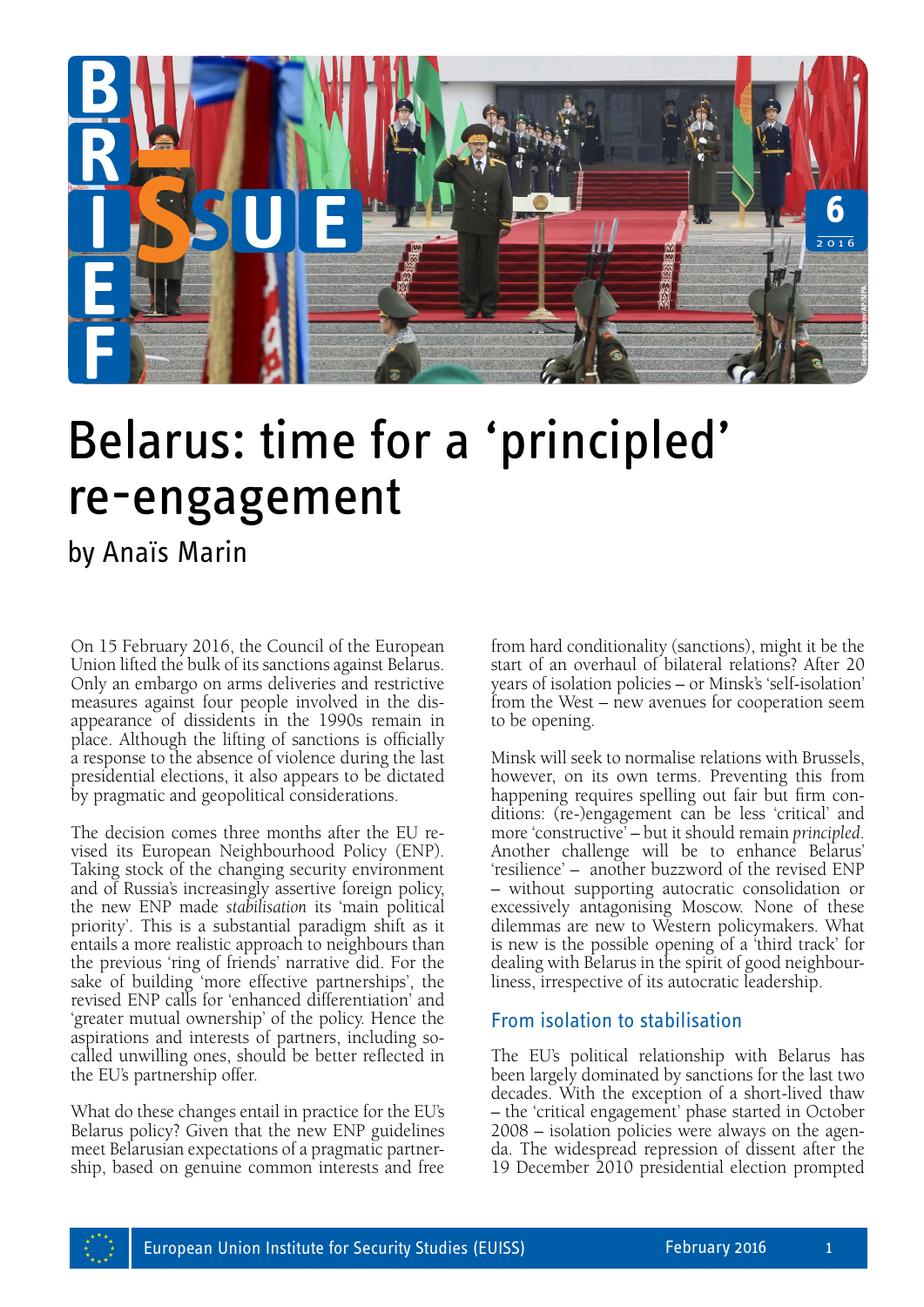the EU to re-enact restrictive measures (a visa ban and assets freeze) against officials involved in human rights violations. As President Lukashenka's regime remained non-compliant, the EU consistently beefed up its response: from June 2011 onwards, the number of blacklisted individuals grew from 40 to 243, and 32 entities deemed to be financing the regime were also targeted.

The efficiency and legitimacy of these sanctions, however, was called into question and their lifting had been discussed for some time. First, isolation policies achieved mixed results. They might have constrained the Belarusian regime's repression of the opposition, but they have not fostered democratic progress. Instead, they were instrumental to a rally round the flag effect. Second, in light of Russia's aggressive behaviour in the region over the past couple of years, isolating Belarus appeared to be increasingly disproportionate. The fact that Azerbaijan, a country with an equally dismal human rights track record, enjoyed a 'depoliticised' and business-oriented partnership with EU countries while Belarus was ostracised looked like double standards. Third, the annexation of Crimea in March 2014 brought the idea of lifting sanctions back into fashion: for Brussels, the values/interests dilemma *vis-à-vis*  Lukashenka radically changed with the emergence of Russia as a common, clear and present security threat.

Isolation policies led to a 'less for less' approach within the Eastern Partnership (EaP) framework, too. With the lack of a Partnership and Cooperation Agreement (PCA) between the EU and Belarus, the bilateral track remained vir'With few resources of its own, preserving the geopolitical *status quo* seems like a sensible balancing act. And Lukashenka sees it as the best shield against outside influences aiming to democratise or liberalise the country.'

tually closed. Participation in multilateral cooperation was also conditional upon democratic norms that the Belarusian regime rejects. Hence, and unlike their Azerbaijani colleagues, Belarusian MPs are banned from Euronest, the EaP Inter-parliamentary Assembly. Following the lifting of sanctions, 'first track' dialogue is expected to resume, giving Belarus access to the Eurobonds market. Moreover, stateowned entities are likely to be able to apply for European Bank for Reconstruction and Development (EBRD) loans – a much-needed boost for the country given its current economic difficulties.

Yet other eastern partners might interpret the lifting of sanctions as a readiness by the EU to compromise on its values and as a sign of weakness. Lukashenka will certainly celebrate this unilateral goodwill

gesture as a personal victory: having also hosted the tripartite negotiations that led to the signing of the Minsk Agreements, he already believes he has become more acceptable in the eyes of the international community.

#### Lukashenka's 'dicta-plomatic' toolbox

Yet it should not be forgotten that Lukashenka is a crafty dictator. He never complied with the conditions attached to sanctions, even after the EU shortened its wish list. Protesters jailed during the 2010- 2011 crackdown either served their term or were granted a presidential pardon: none of them were *rehabilitated*. Having released opposition politician Mikola Statkevich in August 2015, Lukashenka believes that he and the EU are now quits. He is currently trying to 'sell' Belarus' proclaimed neutrality in the Russian-Ukrainian conflict to placate the EU once again, and expects concessions in return.

As with other dictatorships, Belarus' foreign policy serves the overarching aim of ensuring regime-survival. Playing the West against Russia and courting Brussels to up the bidding for its apparent loyalty are instrumental to this end. With few resources of its own, preserving the geopolitical *status quo* seems like a sensible balancing act. And Lukashenka sees it as the best shield against outside influences aiming to democratise or liberalise the country. Whether

> dictated by the EU or by Russia – now also via the Eurasian Economic Union (EEU) – any reform is perceived as a threat to the very foundations of Lukashenka's authority.

Whereas coercion is inherent to Lukashenka's

rule, co-optation requires a distribution of favours which Belarus is unable to fulfil. Yet the regime has successfully outsourced the costs of sustaining its uncompetitive command economy and generous social policies to Russia. Added to the transit rent that Belarus cashes in on by re-exporting cheap Russian oil and gas to Europe, subsidies bring in billions of hard currency, accounting for up to 16% of GDP. This model compensates for losses owing to the absence of reforms while serving as a disincentive against change.

The masterful aspect of Lukashenka's 'dicta-plomacy' is his ability to trade his loyalty and bargain over its price: Minsk has taken steps towards meeting Western demands whenever Russian funding was at its lowest. In 2010, for example, Russian

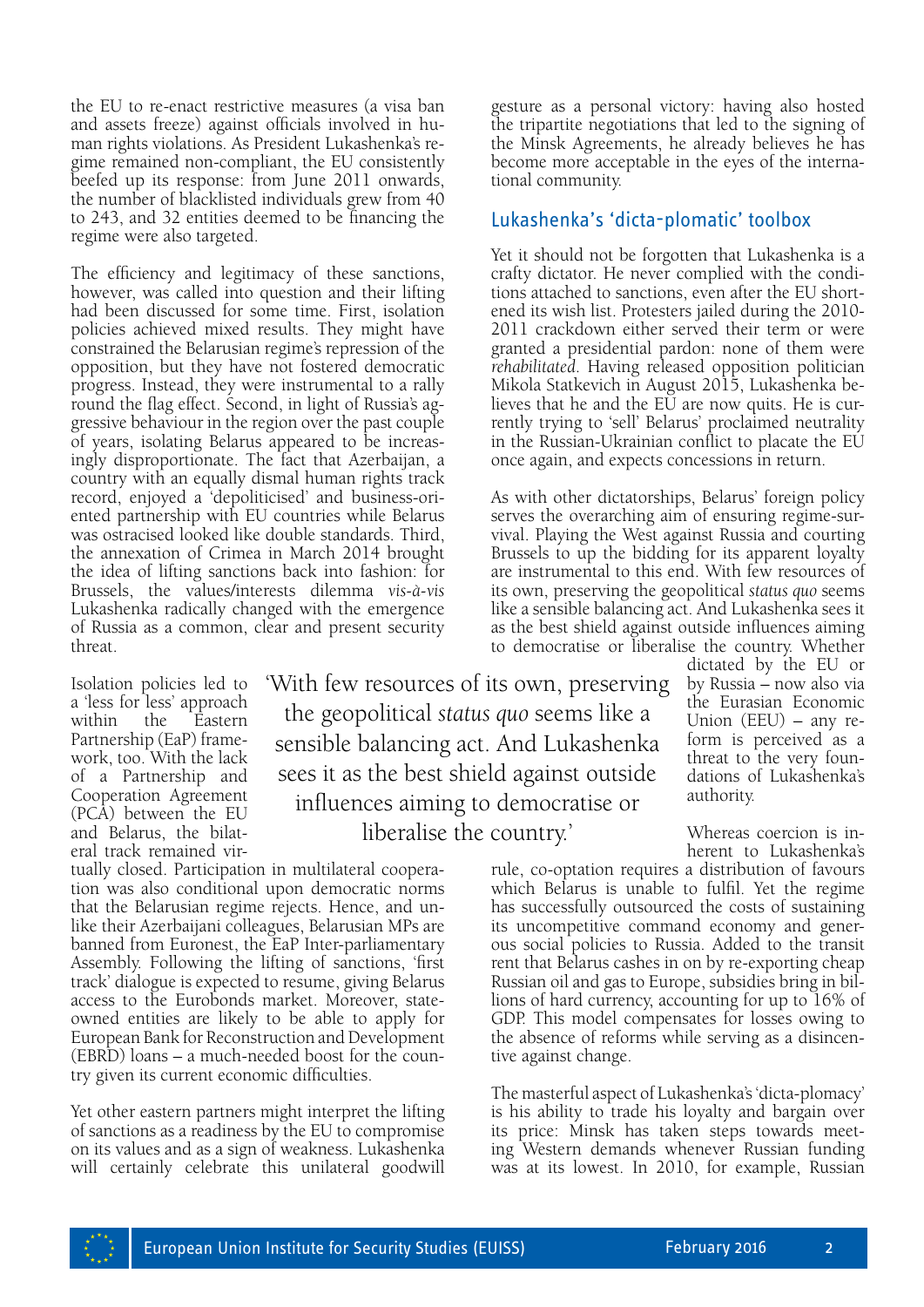subsidies fell below 4% of Belarusian GDP, prompting Lukashenka to seek compensation from the West by letting several opposition candidates campaign in the December election (only to crack down on them later).

Now familiar with his *modus operandi*, Western leaders are harder to trick. Their new concern is that

the slightest *détente* in Minsk's relationship with the West might upset Russia and prompt Moscow to act. The alternative – maintaining the *status quo* – implies agreeing to Russia's claims to a 'sphere of influence' and the resultant weakening of

'Arguing that Belarus' sovereignty is at risk could be used as a bargaining chip in Lukashenka's 'dicta-plomatic' blackmail to obtain an International Monetary Fund (IMF) loan or push the West to accept his regime, warts and all.'

Belarusian statehood. Both options entail dangers for Lukashenka personally, as well as for Belarus' sovereignty.

#### Sovereignty under threat

In the struggle to win the hearts and minds of Belarusians, Moscow has an incontestable lead over Brussels. In fact, the EU's approval ratings have never been so low in Belarus. Hopes that successful reforms in Ukraine, Moldova and Georgia under the EaP would serve as benchmarks did not materialise. From a Belarusian standpoint, these 'frontrunners' are no example to follow, especially given that two of them suffered a direct Russian military intervention following their 'Colour Revolutions'.

Belarus is structurally dependent on Russia. This dependence is multidimensional (economic and financial, military-diplomatic, cultural) and was institutionalised when Belarus joined the EEU in 2015. The two countries are close allies in bilateral terms (within their Union State), as well as in multilateral fora such as the Commonwealth of Independent States (CIS), Collective Security Treaty Organisation (CSTO) or Shanghai Cooperation Organisation (SCO). As a result of these ties, even a democratically-elected Belarusian leader could not simply opt for joining the EU.

The relative autonomy of Minsk's diplomatic behaviour thus comes as a surprise. A member of the Non-Aligned Movement, Belarus claims to defend the neutrality pledge consecrated in its Constitution. Much to Moscow's annoyance, Minsk consistently refuses to recognise the independence of breakaway territories (South Ossetia and Abkhazia) or the annexation of Crimea as legal. The Belarusian regime is not blindly following the Kremlin in its aggressive foreign adventurism. For fear of harming trade relations with Ukraine and EU countries, Minsk turned a deaf ear to Russia's calls for joining its anti-Western coalition. Not only did it desert Russia during the diplomatic turmoil, Belarus also profited from the Russian embargo on European food products: it became a major supplier of seafood in a matter of months (despite being landlocked) by rebranding

goods. To top it all off, Minsk offered to mediate in the Russian conflicts with Kiev, Western capitals, and now Ankara.

This behaviour could well prove costly for Lukashenka. First, Russia's economic downturn as a conse-

quence of falling oil prices made Russian subsidies plummet, while Belarus 'imported' devaluation and recession. Second, although Belarus is not taking sides in the current row between Moscow and the West, its economy is incurring losses due to mutual sanctions. Third, Moscow now insists that Belarus delivers on its alliance commitments, including by sharing the burden of joint security. Russia's latest strategic desire is to create a Russian airbase on Belarusian territory, while Lukashenka's survival strategy is to delay this surrendering of sovereignty for as long as possible.

Arguing that Belarus' sovereignty is at risk could be used as a bargaining chip in Lukashenka's 'dicta-plomatic' blackmail to obtain an International Monetary Fund (IMF) loan or push the West to accept his regime, warts and all. This time, however, the threat seems real. Should Putin decide that the time has come for Lukashenka to deliver on his promises (regarding privatisation and integration projects), Russia will deploy both hard and soft power to ensure Belarus complies. Whether the EU is willing and able to interfere is an open question. For now, the pressing issue is to sustain Belarus' resilience without compromising on core democratic values.

#### Options for a 'third' track

While coercive diplomacy was the main feature of its 'first track' policy towards Lukashenka's government, the EU tried to help the population through 'second track' policies such as supporting the opposition and civil society. This 'dual track' approach remains necessary on moral grounds – the regime may well jail opponents again, before or after the September 2016 parliamentary election – but it is not optimal for advancing the reform agenda. The revised ENP guidelines provide an opportunity to